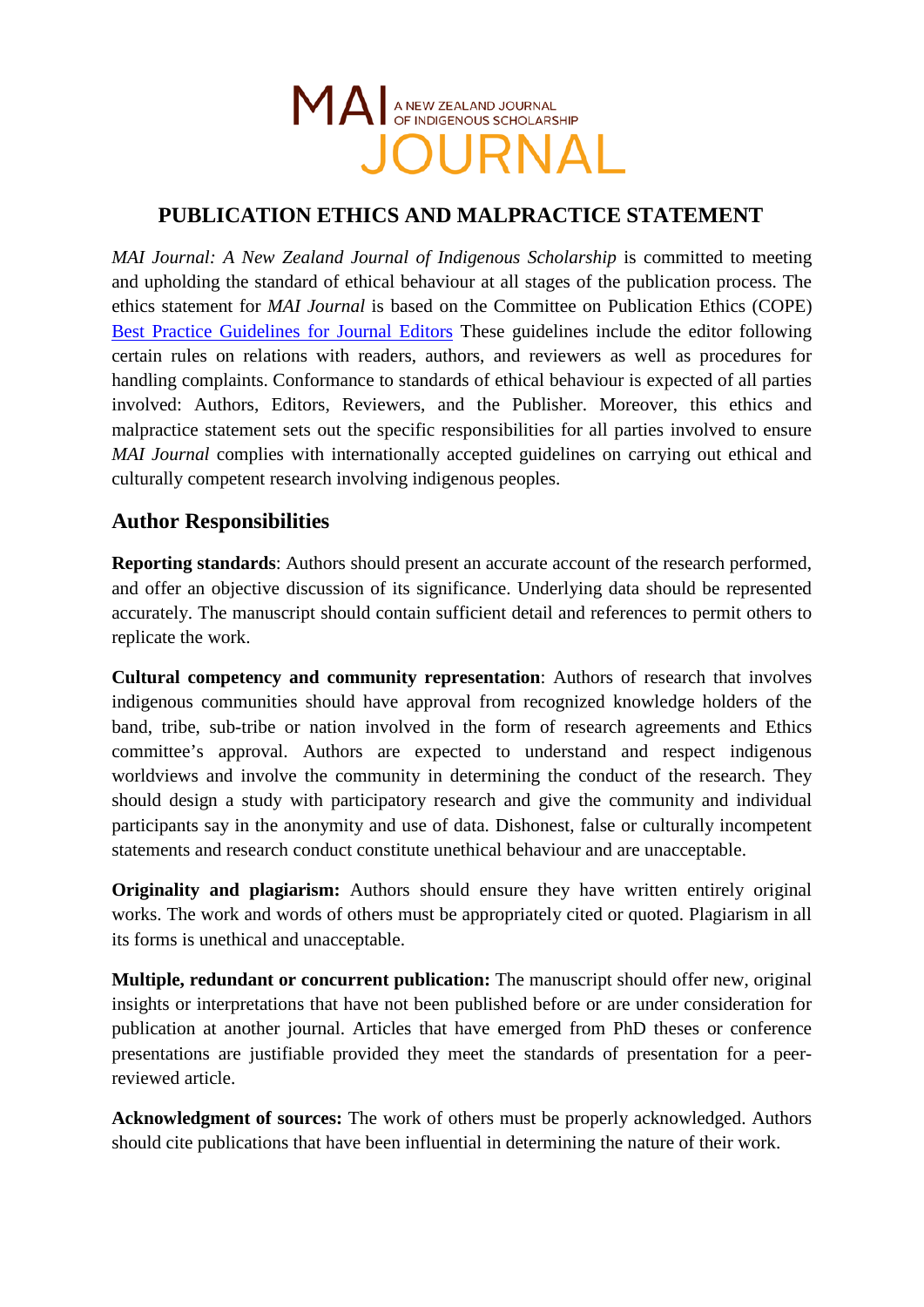**Authorship**: Authorship should be limited to those who have made a significant contribution to the conception, design, execution or interpretation of the reported study. All those who have made a significant contribution should be listed as co-authors. Others who have contributed in certain substantive aspects to the manuscript are listed in the acknowledgments section. All co-authors and responsible authorities at the institute or organisation where the research was carried out should have approved the submitted version.

**Disclosure and conflicts of interest**: Authors should declare all funding sources and any actual or potential conflicts including any financial, personal or other relationships with other people and organisations. Examples of potential conflicts of interest which should be disclosed include employment, consultancies, honoraria, paid expert testimony, grants or other funding.

**Fundamental errors in published work:** Authors are obliged to promptly notify the journal editors or publisher to retract the article or publish an appropriate erratum if they discover a significant error or inaccuracy in his/her published work.

#### **Editor Responsibilities**

**Publication decision and accountability:** The editors are accountable for everything they publish and have sole responsibility for the acceptance or rejection of a manuscript. The editors may confer with reviewers or editorial board members when making publication decisions. Articles are considered and accepted on their academic merit and without commercial influence. The editors will guard the integrity of the published record by issuing corrections and retractions and pursuing suspected or alleged research and publication misconduct when needed.

**Cultural competency and community representation:** The editors should ensure articles published in *MAI Journal* show an understanding and respect of indigenous worldviews, knowledges and traditions and that the research reported was carried out in accordance with internationally agreed guidelines on ethical and culturally competent research with indigenous peoples. The editors expect authors to have obtained approval from recognized knowledge holders from the indigenous community under discussion and will only publish articles that advance indigenous knowledge.

Fair play: Unbiased consideration should be given to each manuscript, judging each on its merits without regard to the race, religion, nationality, sex, political philosophy, seniority, or institutional affiliation of the author.

**Confidentiality:** The editors and any editorial staff must not disclose any information about a submitted manuscript to anyone other than the corresponding author, reviewers, potential reviewers, other editorial advisers and the publisher, as appropriate.

**Disclosure, conflict of interest, and other issues:** Unpublished material disclosed in a submitted manuscript must not be used in an editor's own research without explicit written consent of the author. The editors should seek to ensure a fair and appropriate peer- review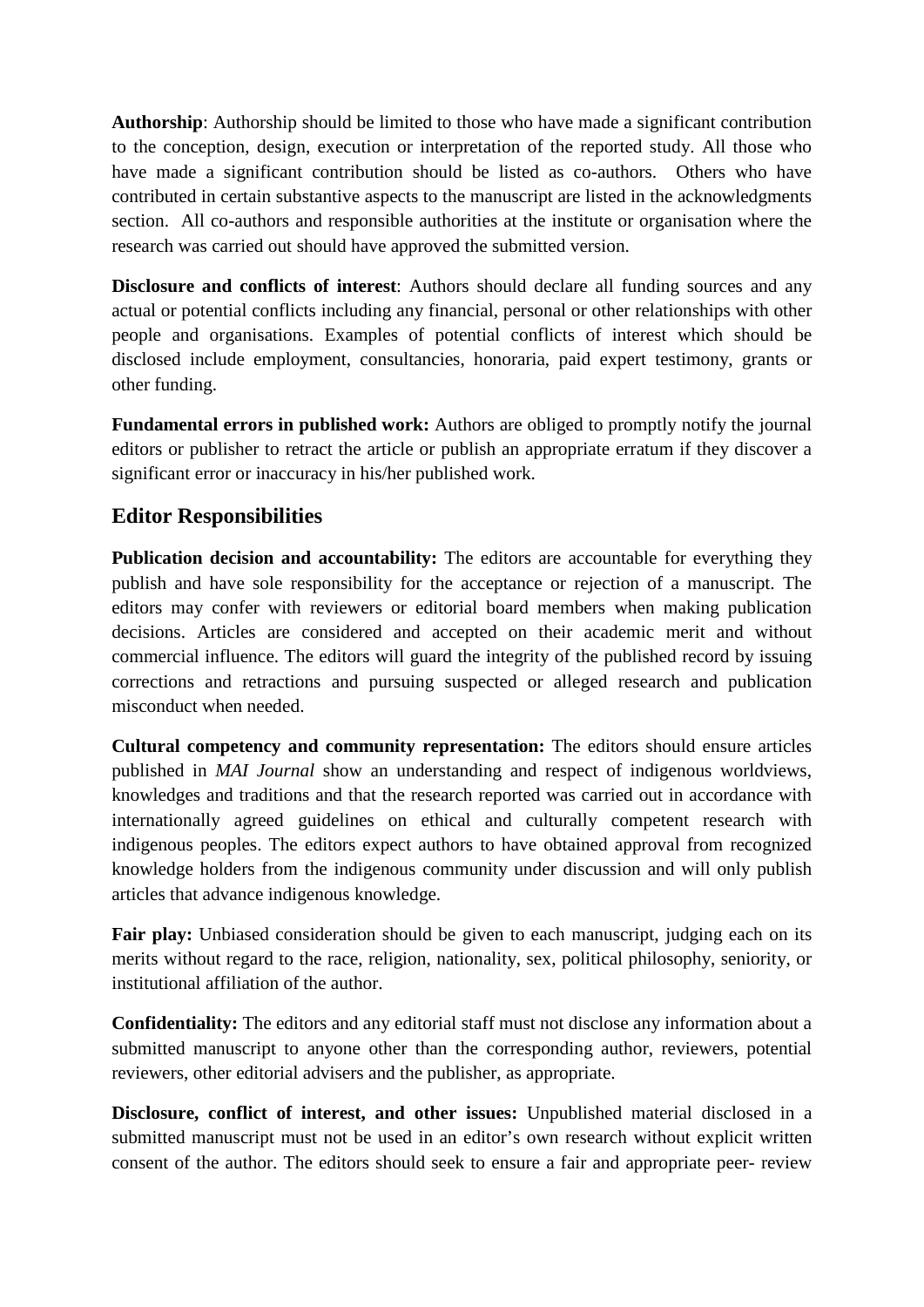process. Submissions from authors with whom the editors have a conflict of interest will be assessed by a member of the Editorial Board. Submissions by members of the Editorial Board will be assigned to an Associate or Guest Editor to ensure a fair and appropriate process. Editors should require all contributors to disclose relevant competing interests and publish corrections if competing interests are revealed after publication.

The editors will be guided by COPE's Guidelines for retracting articles when considering retracting, issuing expressions of concern about, and issuing corrections pertaining to articles that have been published in *MAI Journal*. They should take reasonable responsive measures when handling ethical complaints about suspected or alleged research and publication misconduct.

### **Reviewer Responsibilities**

**Contribution to editorial decision:** Peer review assists the editor in making editorial decisions and may also help the authors in improving their work.

**Promptness:** Peer reviewers should only agree to review manuscripts for which they have the subject expertise required to carry out a proper assessment in a timely manner and should notify the editorial office immediately if they cannot fulfil this task so that alternative reviewers can be assigned.

**Confidentiality:** Peer reviewer should respect the confidentiality of peer review and not reveal any details of a manuscript or its review, during or after the peer-review process with anyone except if authorized by the editor. Unpublished materials disclosed in a submitted manuscript must not be used in a reviewer's own research without the written consent of the author.

**Standards of objectivity:** Reviewers should be objective and constructive in their review. Reviewer decisions should solely depend on academic merit, relevance to the subject, and scope of the journal rather than on financial, racial, ethnic origin etc. of the author. Personal criticism of the author is inappropriate. Reviewers should express their views clearly with supporting arguments.

**Cultural competency and community representation:** Reviewers should further evaluate manuscripts in regards to accurate and ethical representation of indigenous worldviews and community representation.

**Acknowledgement of sources:** Reviewers should identify relevant published work that has not been cited by the authors. Any statement that an observation, derivation, or argument has been previously reported should be accompanied by the relevant citation. A reviewer should also call to the editors' attention any substantial similarity or overlap between the manuscript under consideration and any other published paper of which they have personal knowledge.

**Disclosure and conflict of interest** Privileged information or ideas obtained through peer review must be kept confidential and not used for personal advantage. Reviewers should not consider manuscripts in which they have conflicts of interest resulting from competitive,